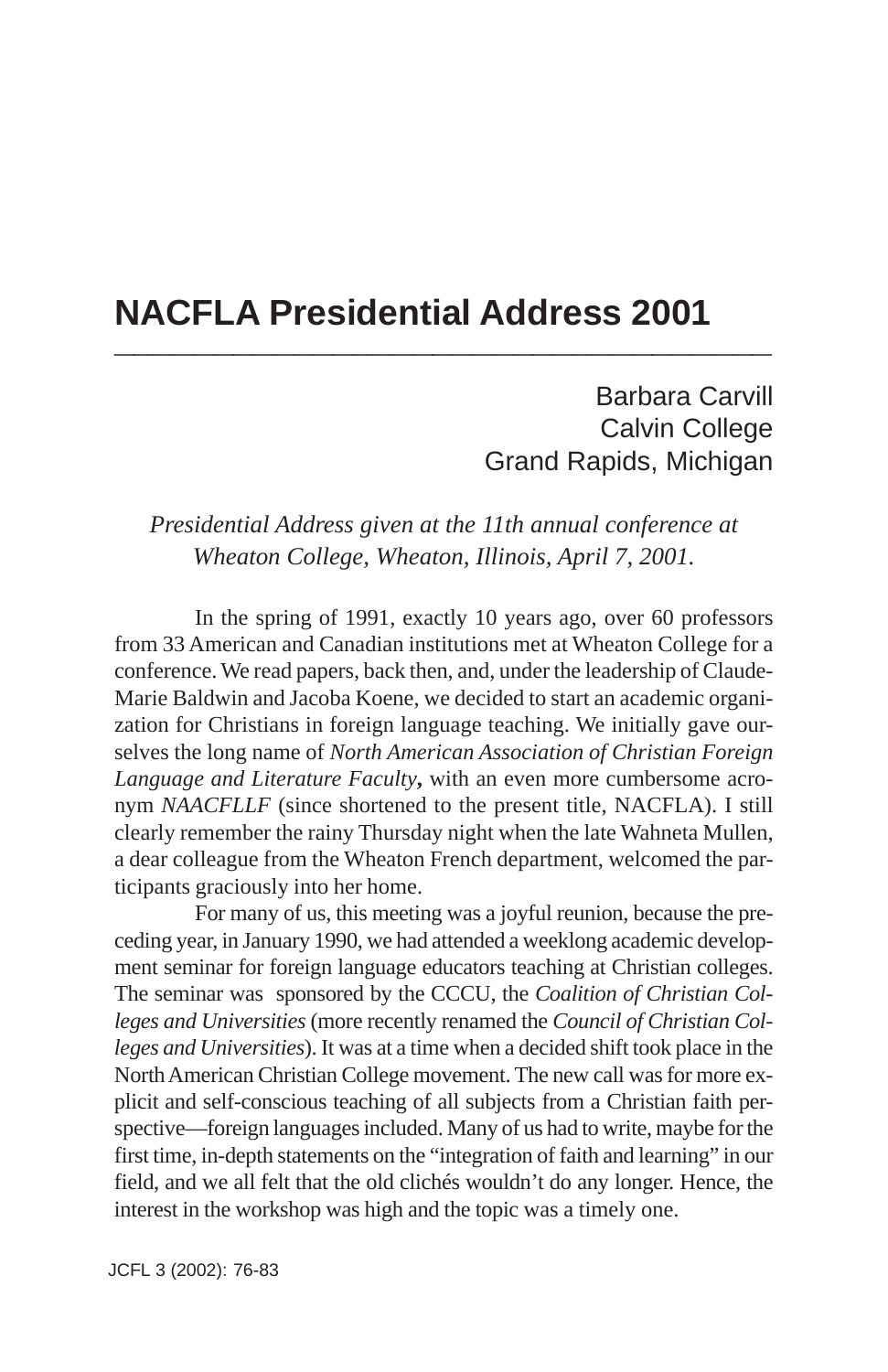## *Carvill*

Already in the mid-eighties, I suggested to Karen Longman, who was at that time responsible for the academic development of CCCU faculty, the need for a seminar in foreign language education. In 1987, a phone call from the CCCU office reached me in Germany, where I had just begun a sabbatical leave, saying that the Murdock Foundation wanted to finance a faculty development seminar for Christian foreign language professors. I was elated about the good news, but also in shock, because the CCCU had appointed me to organize and teach the seminar.

I was to hire one or two Christian experts as workshop presenters. But who were the authorities in our field who could guide and inspire us, who had thought deeply about issues of Christian integration in foreign language education? I did not know of any such persons. And to make matters worse, no substantial literature existed on the topic. Yet, by God's grace, I was able to enlist the retired Earl Stevick, one of the great linguists and experts on language learning theory in the sixties and seventies, to come to Florida for our seminar session. Someone had told me that he was a believing Christian.

Earl Stevick was a Godsend, a wise and kind Christian man at the end of a very creative and productive career. During that week in Florida he taught us an ethos of language teaching marked by love, wisdom, patience, and gentleness. But on the theoretical side, Stevick could not help us break new ground. I still recall the evening when he told me what a precious gift it was for him to be among Christian foreign language teachers interested in deeper, foundational questions of faith-learning integration, but that he regretted not having had such questions put before him earlier in his academic career. And now, at an advanced age and in frail health, the challenge just came too late. But he encouraged the others and me to go boldly forward with this important project.

Yes, we were blessed by Earl Stevick during this historic week in sunny and balmy West Palm Beach, Florida. All 20 of us were filled with energy, enthusiasm, and vision, and at the end of this momentous week, we decided to meet again at Wheaton College and perhaps even organize as a learned society.

Without the administrative genius and organizational experience of Claude-Marie Baldwin from Calvin's French department, who was one of the seminar's participants, our organization would not have taken shape as quickly and well as it actually did. Other Christian academic organizations have been much more cautious and have met for years and years be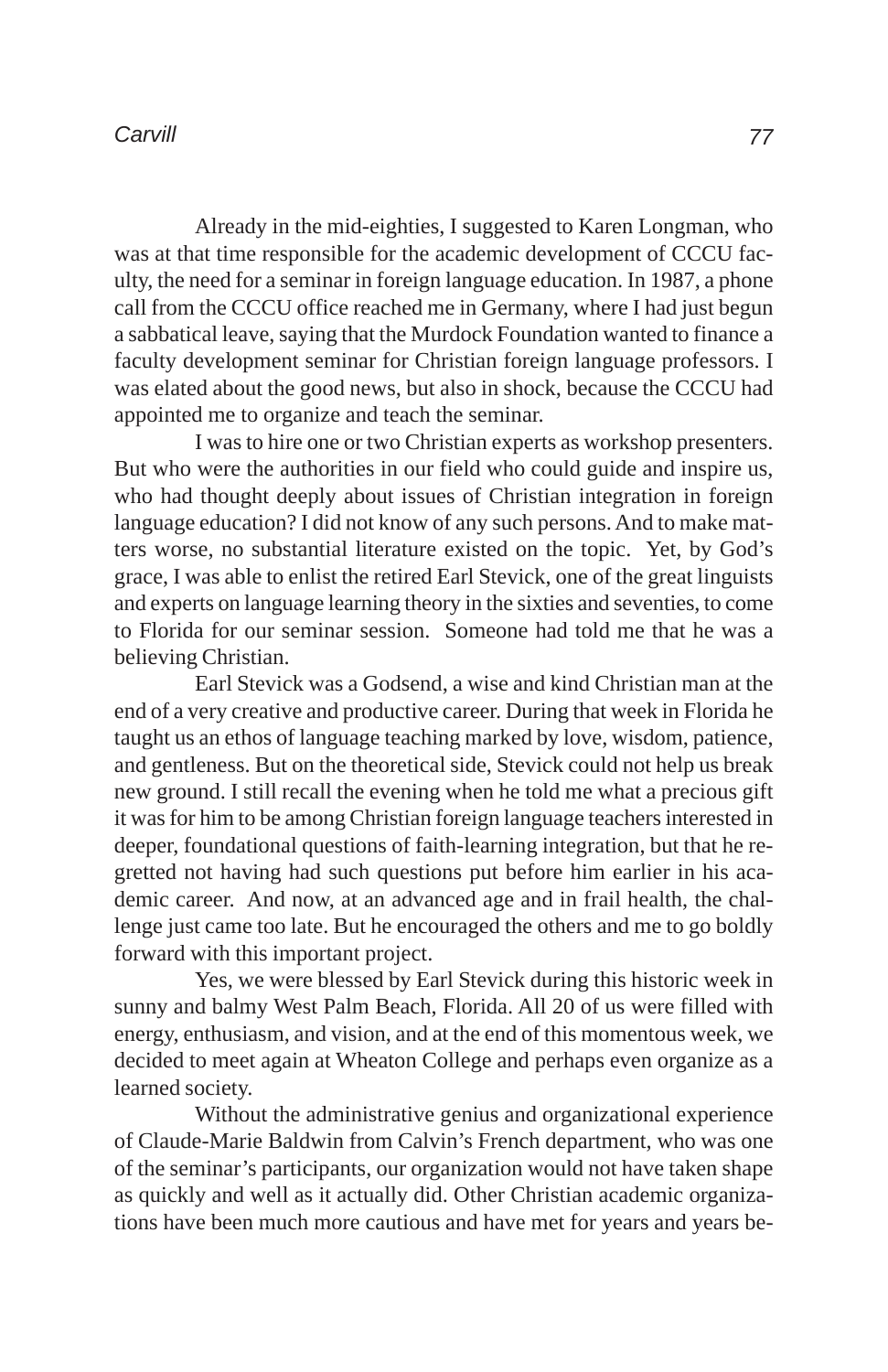fore organizing officially.1

Compared to other young Christian academic organizations, we left the starting block early and with enormous momentum. We have run fast and far and God has blessed us greatly. At eleven conferences we have presented exactly 337 papers;<sup>2</sup> we have published conference proceedings; we have a list serve; we have a website; and, since last year, we have a refereed journal, all of which, when taken together, is an astounding accomplishment, particularly in view of the fact that we are an organization with only about 100 plus active members from  $40 - 50$  different colleges. We have grown into a warm and supportive family of colleagues from very different Christian traditions and denominations, which normally do not have any contact with each other. Our yearly conferences are a source of inspiration and encouragement to respond faithfully to our common call as foreign language educators at Christian colleges. We have discussed and shared ideas and insights into the practical aspects of language teaching, into presenting culture from a Christian perspective and into reading and interpreting literature with Christian eyes and hearts. We have been blessed by such an academic, social, and spiritual fellowship. NACFLA meetings helped many of us in our academic development: they focused our scholarship, perhaps changed our pedagogy, and certainly sharpened our Christian sensitivities as foreign language teachers.

For my own professional growth and development—and I believe I can speak also for David Smith—NACFLA was immensely significant as a testing ground for the major ideas and themes that went into our book, The Gift of the Stranger.<sup>3</sup> Sometimes, when I suffered from writer's cramp, doubting if anyone would ever want to read what I was trying to say, I thought of you, my NACFLA colleagues, which gave me courage to go on. Frankly, without the West Palm Beach Seminar and NACFLA, our book would not have been written. So, thank you my friends.

Through the last decade, many people have put countless hours, energy, love, and ingenuity into helping this NACFLA plant grow. Gratitude goes to colleagues present and absent who served the organization in different roles, who organized and hosted the conferences, who wrote newsletters, published proceedings, served as committee members, chairs, presidents, treasurers, secretaries, program chairs, editor, or webmaster—all this without ever having been granted released time by their respective administrations. And naturally, I am very grateful and appreciative for you who have been attending our conferences faithfully over the years, who have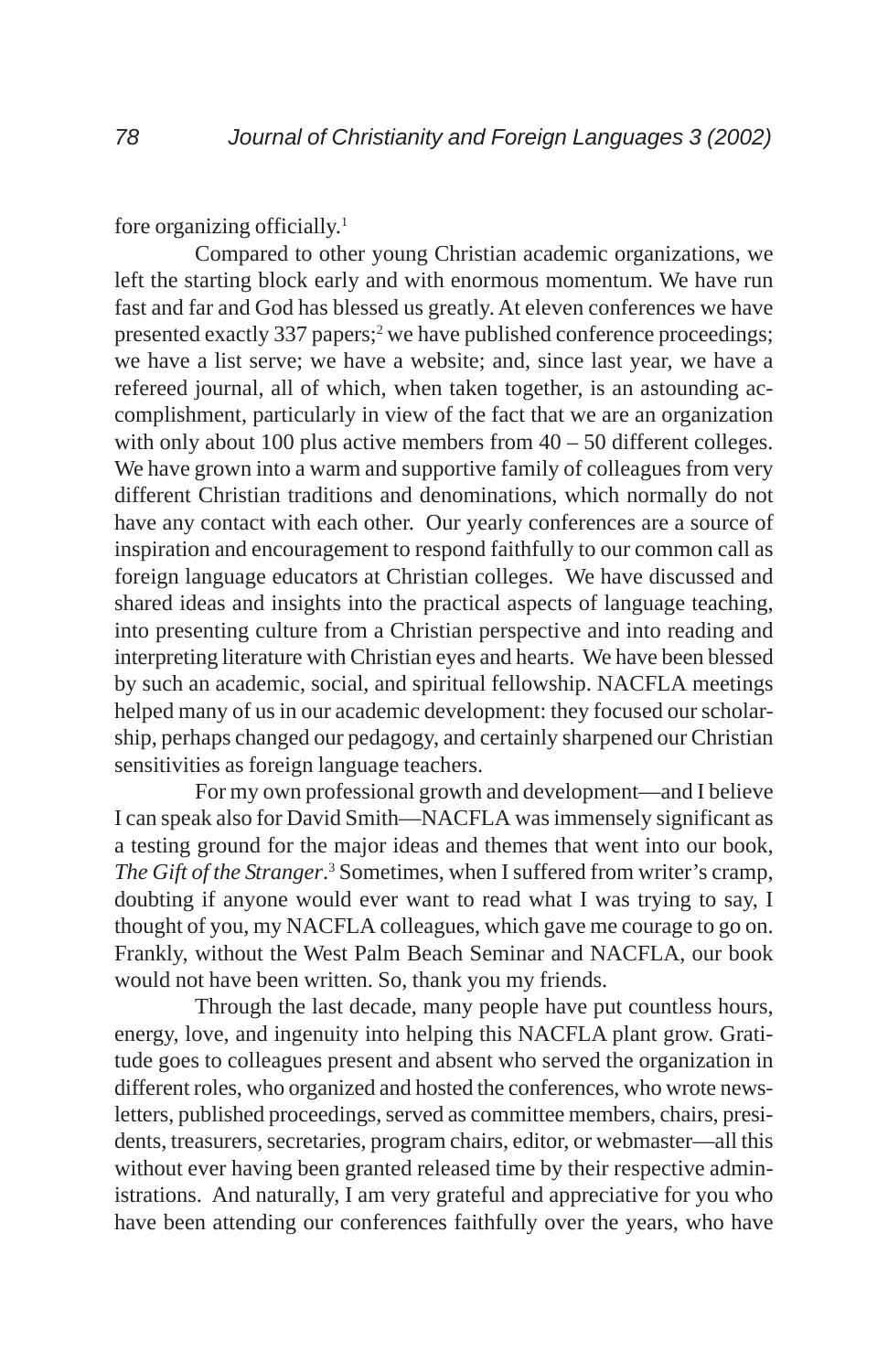given thoughtful papers, and shared your professional wisdom, faith, and experience as language teachers. Without you, we simply would not exist. So, thank you, my friends.

We can be proud of what has been achieved so far, and it is right and fitting for us to thank God for NACFLA, this precious and dear gift to us all. It is also right and fitting, at the end of my tenure as president, for me to make a few observations and suggestions and to share my vision of NACFLA for the next decades. I want to concentrate on two issues: membership and scholarship.

It is obvious that NACFLA is entering a new stage in its development. I believe that the founding years, in which we have grown very fast, are now over. We need to pause and reflect. We need to shift gears. If we continue just as we are, I dare say we will stretch ourselves too thin, and we risk becoming a small comfortable coterie of Christians talking to each other and thus contributing to a *ghettoization* of Christian scholarship.

Our membership base is small. Some of the founding mothers and fathers who have carried the organization will soon retire or have already retired. It seems to me – allow me to use this somewhat simplistic image – that we are at a point in our evolution and growth where we need more potting soil and a bigger pot, good compost and faithful watering, loving, thoughtful care with the right exposure to the light. These ingredients are needed if our NACFLA plant is to grow, thrive, bloom, and bear more fruit.

Fortunately, to increase our membership base, i.e. to increase the size of the pot and the volume of potting soil, should not be difficult. Almost all of the present NACFLA members come from CCCU colleges that is to say, from one hundred or so Christian institutions representing many traditions in the conservative spectrum of North American Protestantism. I estimate that only a third of the foreign language faculty in CCCU colleges are bona fide members of NACFLA. My hunch is that there are potentially two hundred additional members in CCCU institutions out there. We have not made an organized effort to invite them to join us. I suggest, therefore, a major membership campaign during the coming years, and I trust we can count on your cooperation. Please think also of the next generation: tell your graduates about us who are pursuing advanced degrees, and encourage them to join NACFLA already as graduate students so that they will become full members when they assume teaching positions.

I believe, however, that our membership shouldn't just come from the network of the CCCU. A month ago, a reviewer of the *Gift of the Stranger*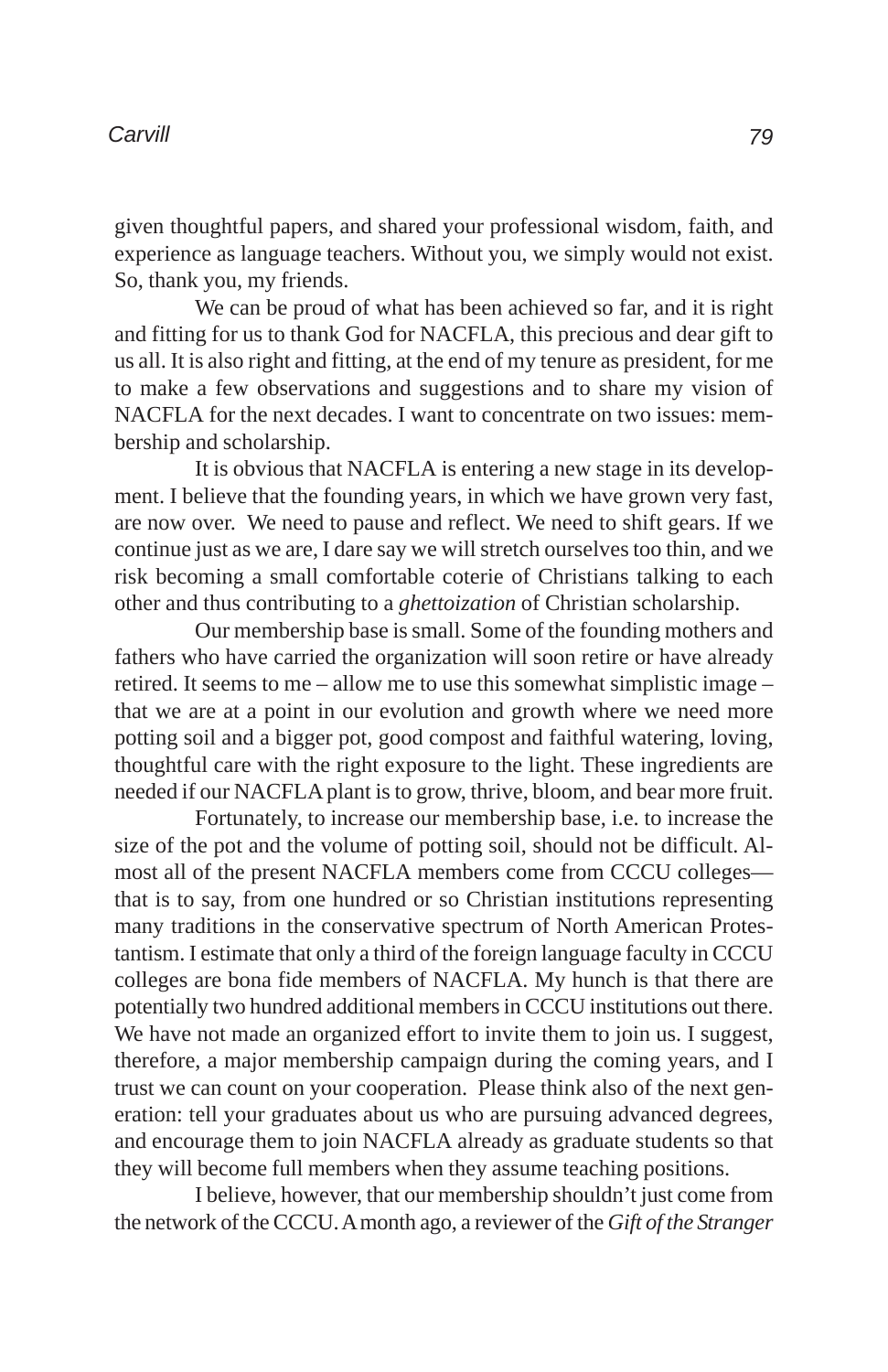called David Smith and me, thanking us for our contribution to Christian foreign language education. It was a colleague from one of the Concordia Colleges who had written the review for an established Lutheran educational journal. I was grateful, thinking that it would be splendid if professors from Lutheran Colleges came to the NACFLA conferences, or if some Catholic colleagues would want to join us, so that together we could be busy with the project of developing a Christian mind in our discipline. I hope our major membership campaign will reach out to institutions outside CCCU circles.

Naturally, not all Christian FL professors will be drawn to us. Furthermore, it will be much harder to establish contact with the Spanish, French, and German faculty in secular universities who are devout Christians. For many believers working in secular academic settings, the talk of Christian perspectives in FL education does sound as odd and bizarre as it does to most of our secular colleagues. But, nevertheless, there are Christian colleagues in public universities who are interested in our work and who would like to belong to and contribute to an organization like ours. We need to find ways of contacting more of them.

And now a few comments on scholarship. I am always delighted and proud when I think of how much talent, creativity, scholarly intelligence, and Christian wisdom we have among us. As I mentioned earlier, NACFLA members have already read 337 papers—panel discussions not included. A very impressive accomplishment indeed. Naturally, not all papers were of publishable quality—that would be an unrealistic expectation and against the spirit of our conference. However, rarely, in the past ten years, did we hear substandard papers. Nevertheless, I consider it vital and of utmost importance that we continue to model and uphold high standards and that we encourage each other to generate rigorous, quality Christian scholarship. Wouldn't it be regrettable if we were to think, "Unquestionably, the paper I'm about to give is not up to MLA standards, but for NACFLA it will do"? Surely, such an attitude would both grieve our Lord, who has given us this organization and hurt our cause.

In that regard, I propose for the future that we write our papers less in isolation before we read them at the conference, perhaps starting an "academic buddy" system, whereby presenters send a message on the NACFLA list serve such as, "I intend to write a paper about how to teach *Cajas de carton* from a Christian perspective" or "I'm writing on using poetry for teaching the subjunctive in German. Who wants to be a critical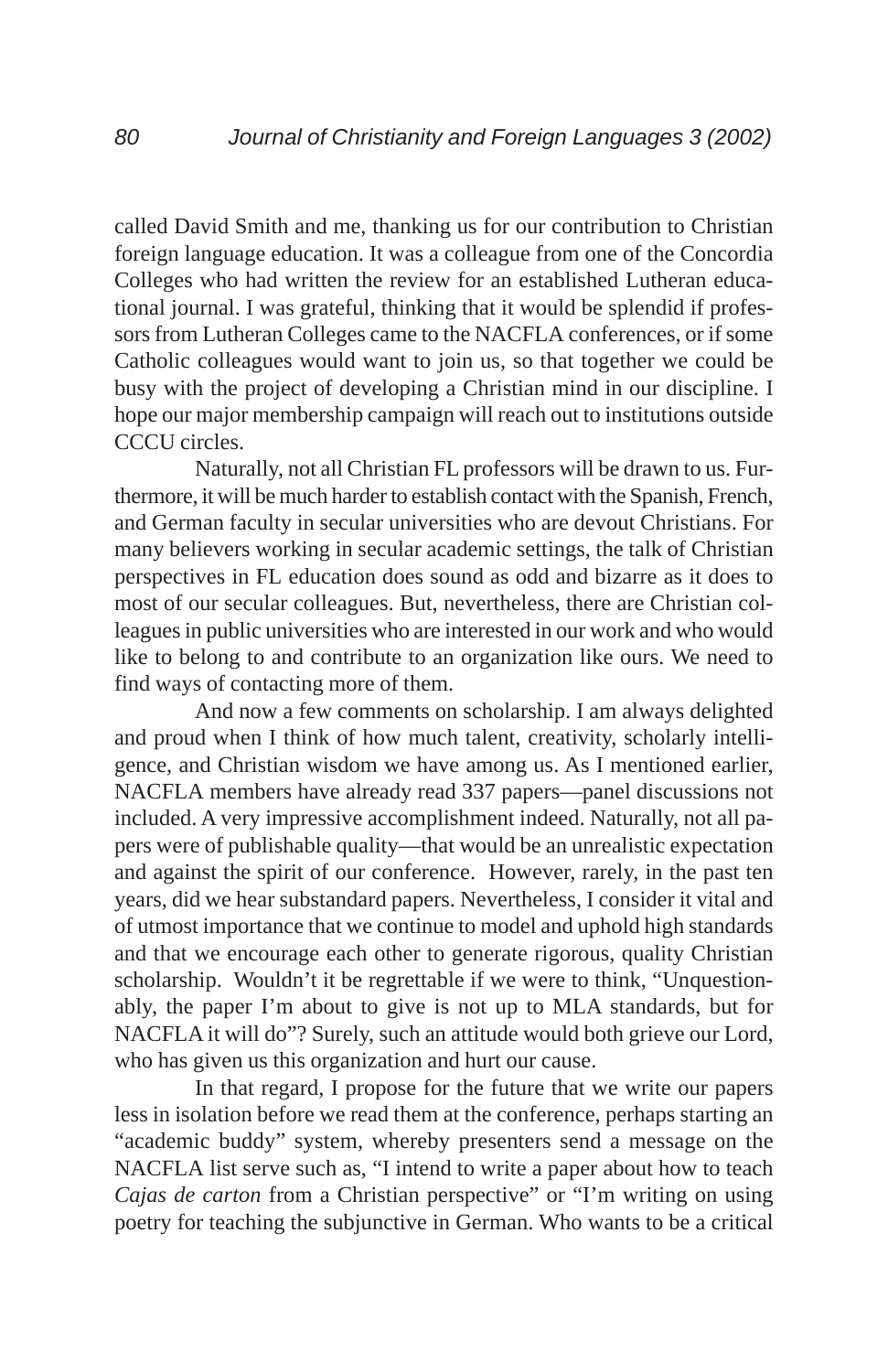reader of my paper before I present it?" I'd also like it if during the conference sessions we provided more time for honest and productive feed back by our peers. You see, I would like us to take more responsibility for one another's academic flourishing.

I am aware that we do not typically teach at research universities, with graduate programs where we could steer graduate students to write dissertations in our field, or where we untertake big research projects ourselves. Almost all of us come from four-year colleges, and many of us work in small departments with a heavy teaching load. Due to the nature of our job, most foreign language professors, I dare say, are generalists and see themselves as teachers first and scholars second. We all know how hard it is in our context to pursue a rigorous schedule of research, especially if our institution does not have the financial means to grant release time for scholarship. Given limited time and resources, some of us will be more motivated and productive if we undertake projects as a team. What we cannot do alone, we might accomplish together as a body of Christian scholars.

But what about the very content and direction of our Christian scholarship?

So far an intuitive awareness, shaped by our own particular religious traditions, has guided each of us in our understanding of what a Christian perspective is or entails. We don't seem to have unanimity in this matter, nor, in my opinion, should we strive for conformity in thinking about these issues. This is not what worries me. But what I am concerned about is a certain lack of unity of vision and purpose.

When I think about the 337 papers given, what comes to my mind is the image of brave pioneer folk who ventured out boldly, pitched their tents, built their little individual huts, every one to his or her own specification, just as they needed or wanted them, some here, some there, all over the place, a great, colorful, interestingly scattered settlement with the tendency toward urban sprawl. For example, we have 79 papers on ways of teaching language in the Christian college classroom. But we have no idea what these papers have in common, or what they accomplished or contributed to the larger scheme of things. The person who writes the  $80<sup>th</sup>$  paper on the subject is unlikely to build on anything already produced, and thus has to start from scratch, thus perpetuating the individualistic research mentality so rampant in North American humanities.

It seems to me that we have come to a point where we need some city planners, with a settlement and development vision to survey the land,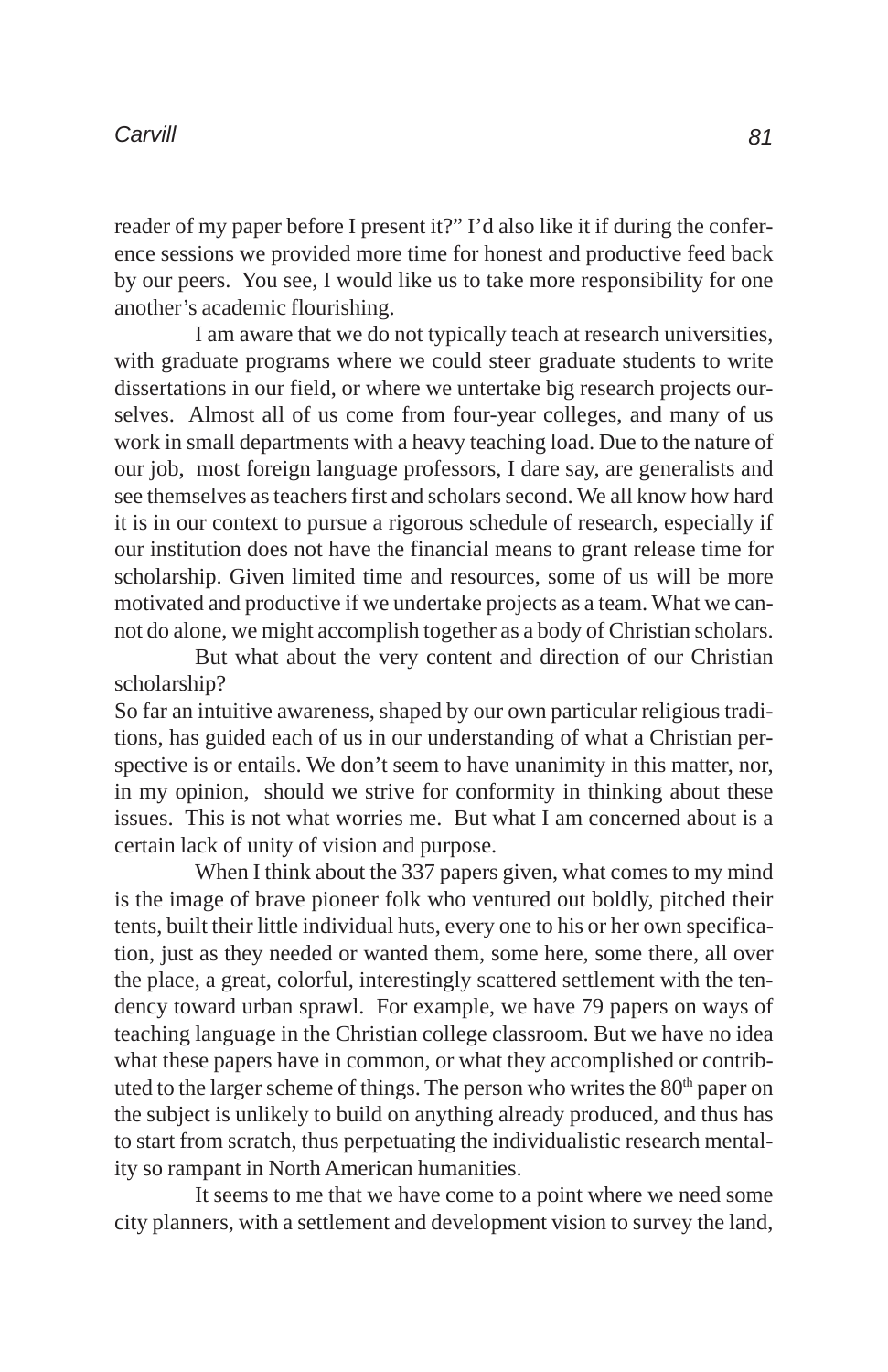take stock, cluster the huts into bigger buildings, solidify shaky foundations, raise some barns, build a schoolhouse, develop parks, and join hands and hearts in projects for the public good. In other words, we need scholars able to synthesize what we have accomplished so far and able to help us set an overall research agenda. This kind of inquiry would give each one of us a good sense of what needs to be done in the field of Christian foreign language education, and where we can contribute with our talents, gifts, resources, and sabbatical leaves.

I wish to finish my comments with my picture of NACFLA's future.

- · I see NACFLA ever more fully becoming a birthplace for solid, rigorous, playful, curious, creative, and shalom-bringing scholarship that breaks new ground and re-visions our discipline.
- · I see us receiving major funding for some of longer-term team projects, such as the writing of curricular materials, in-depth textbook analysis, or the development of electronic resources for the Christian foreign language teacher in cultural or literary studies.
- · I see the fruits of our work transforming our classroom pedagogy and curriculum.
- I see our work to be engaging, life-bringing, and helpful to the wider Christian academic community and also to people outside Christian academia in North America. I see the *Journal for Christianity and Foreign Languages* playing an important role in this context with high quality articles.
- · I see us becoming an important resource for Christian foreign language teachers in many countries all over the globe, especially in those areas where the need for Christian direction is greatest, such as in the former East block countries.
- I see the members of NACFLA developing and cultivating a greater sense of ownership of their organization. I see everyone eager to promote NACFLA and the journal, even donating a gift subscription of JCFL to their alma mater!
- Finally, I see the membership doubling in three years, tripling in five years.